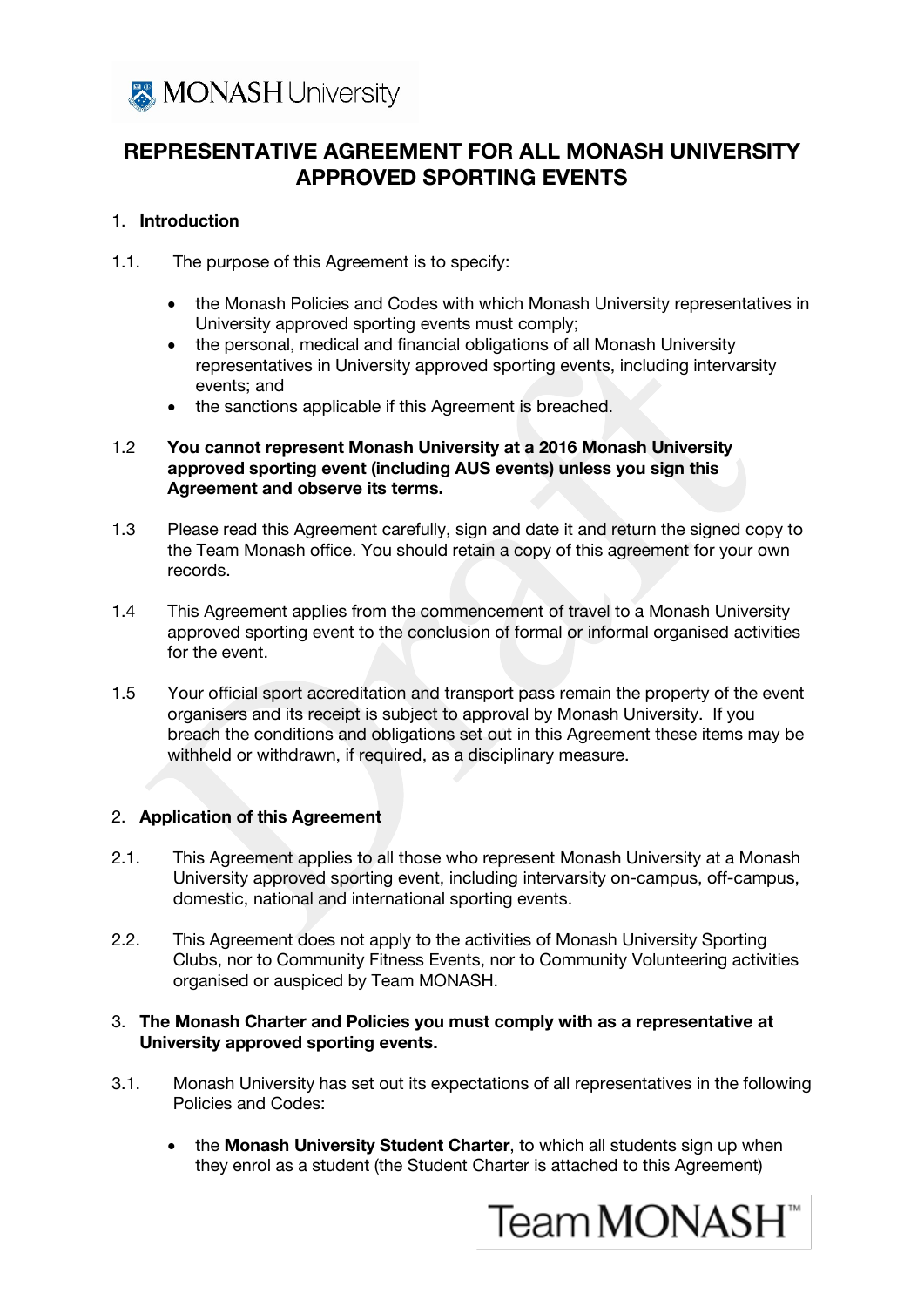**X** MONASH University

- the Monash University Expectations Document, which sets out the University's expectations of how its sporting representatives will behave on and off the field (the Expectations Document is attached to this Agreement)
- the student-developed 2016 Intervarsity Team Rules (these are also attached to this Agreement) which set out the types of representative behaviour that are encouraged during Monash University approved sporting events, including intervarsity events. Its purpose is to ensure that Monash University representatives demonstrate the highest possible standard of competition and behaviour both on and off the field.
- 3.2 These behavioural expectations are not intended to restrict or hinder you from having fun and enjoying the event, both on and off the field.
- 3.3 By signing this Agreement you acknowledge that if you breach the provisions of this Agreement you will be liable to the disciplinary sanctions specified in it.

### 4. Your personal obligations as a representative

- 4.1. By signing this Agreement you agree that you will:
	- act in accordance with the Monash University Student Charter, Expectations Document and 2016 Intervarsity Team Rules.
	- view the Monash University CONSENT video before you participate in any University approved sporting event.
	- act in a safe and respectful manner, both on and off the field.
	- not harass and/or disrespect sports officials, players or spectators.
	- comply with instructions given by the University Team Manager (UTM) and other Monash officials, including Team Organisers, and by intervarsity event staff.
	- compete and perform to the best of my ability at all University approved sporting events, and will fulfil my obligations to my team to the best of my ability.
	- observe curfews and deadlines (e.g. times at which team members are required to be at a certain place/meeting/appointment).
	- bring any grievance you have with another team member to the Team Organiser, and you acknowledge that the Team Organiser will escalate the matter to the University Team Manager if it cannot be resolved at the Team level.
	- ensure that you compete only if you are eligible under the rules of the competition to do so. You will advise Team MONASH and/or the UTM if there is a change to your circumstances that may prevent your continued participation.
	- wear the official team uniform while participating in the competition and while travelling to and from the event.

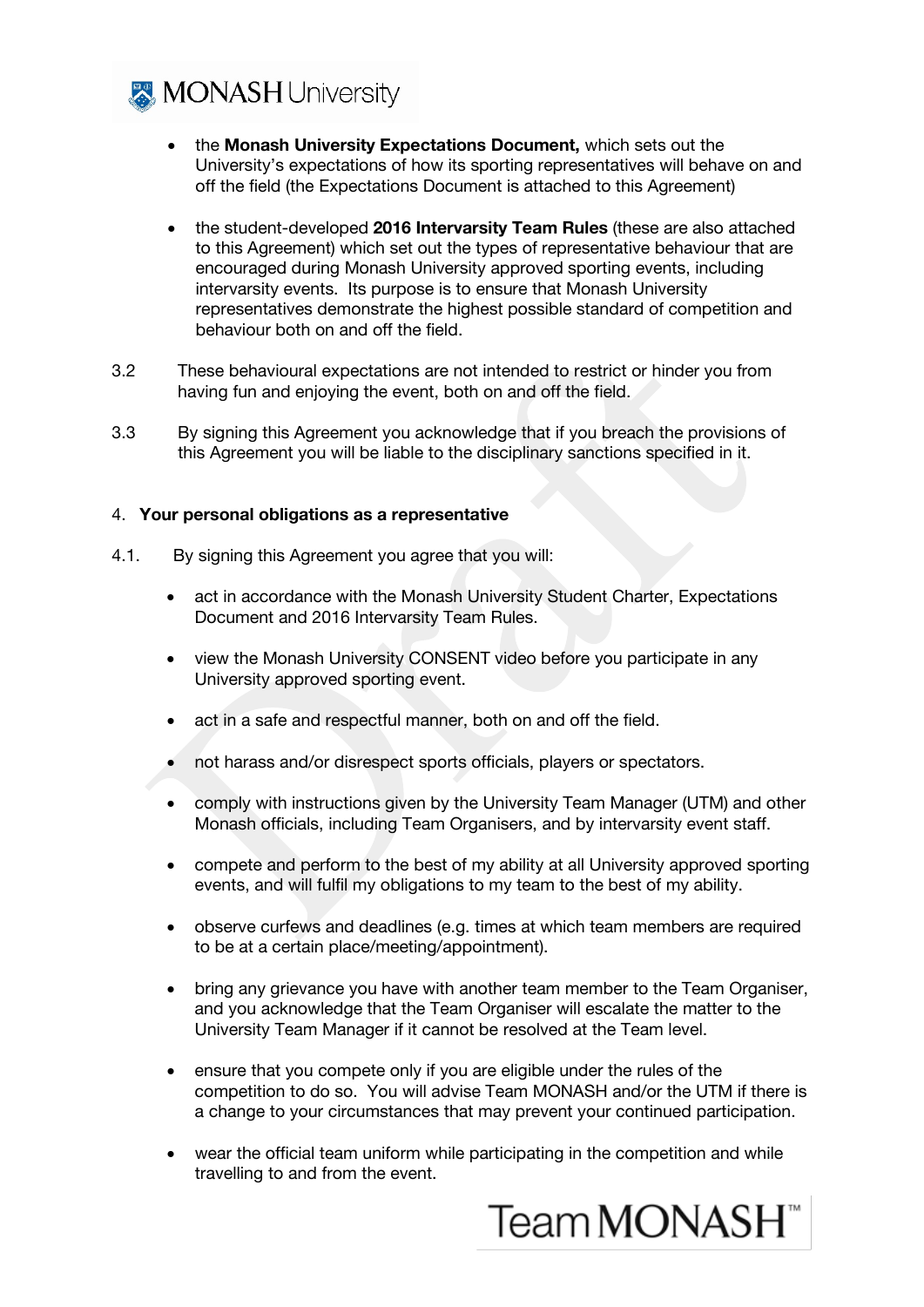

- use social media in compliance with the University's Social Media: Student Use Procedures [\(http://policy.monash.edu.au/policy-bank/management/global](http://policy.monash.edu.au/policy-bank/management/global-engagement/social-media-student-use-procedures.html)[engagement/social-media-student-use-procedures.html\)](http://policy.monash.edu.au/policy-bank/management/global-engagement/social-media-student-use-procedures.html) and a manner that does not damage the reputation of the University, team members and colleagues, or other representatives.
- not use or be in possession of any performance enhancing or illegal substances during any competition or activity in which the team is taking part and will comply with all aspects of the AUS Anti Doping policy http://www.unisport.com.au/~unisport/images/documents/Organisation\_policies /AUS ADP Effective 1 January 2015.pdf.
- not be impaired by alcohol or drugs during any competition or sporting activity in which the team is taking part. You acknowledge that the University Team Manager and University staff determine whether a team member is impaired by alcohol or drugs, not the team member themselves.
- if you consume alcohol outside the competition schedule,, you will do so responsibly and will not allow your behaviour to result in a breach of this Agreement.
- not engage in any other behaviour which breaches this Agreement.
- 4.2 If you breach this Agreement you will accept the results of your actions and comply with any disciplinary procedure that is imposed upon you.

#### 5. Your Medical Obligations as a representative

- 5.1 You will disclose all relevant medical information to Monash University before and during participation in University approved sporting events.
- 5.2 You acknowledge that, acting on advice, the UTM or other Monash University staff may direct you not to participate in an event if they believe your participation would mean an unacceptable risk of:
	- causing harm, injury or death to yourself or other representatives in the event;
	- aggravating an existing injury or illness you may have; or
	- transmitting an infectious condition to other Team members or representatives in the event.
- 5.3 Should it be required, you will provide a medical clearance from an appropriately qualified medical practitioner or treating professional.
- 5.4 You acknowledge that Monash University has strongly recommended that you take out Private Health and other insurance to cover you for medical and like expenses arising out of any injury or illness you may suffer whilst participating in University approved events, including AUS events. You acknowledge that you are solely responsible for all such expenses and any loss of income consequent upon any injury or illness.

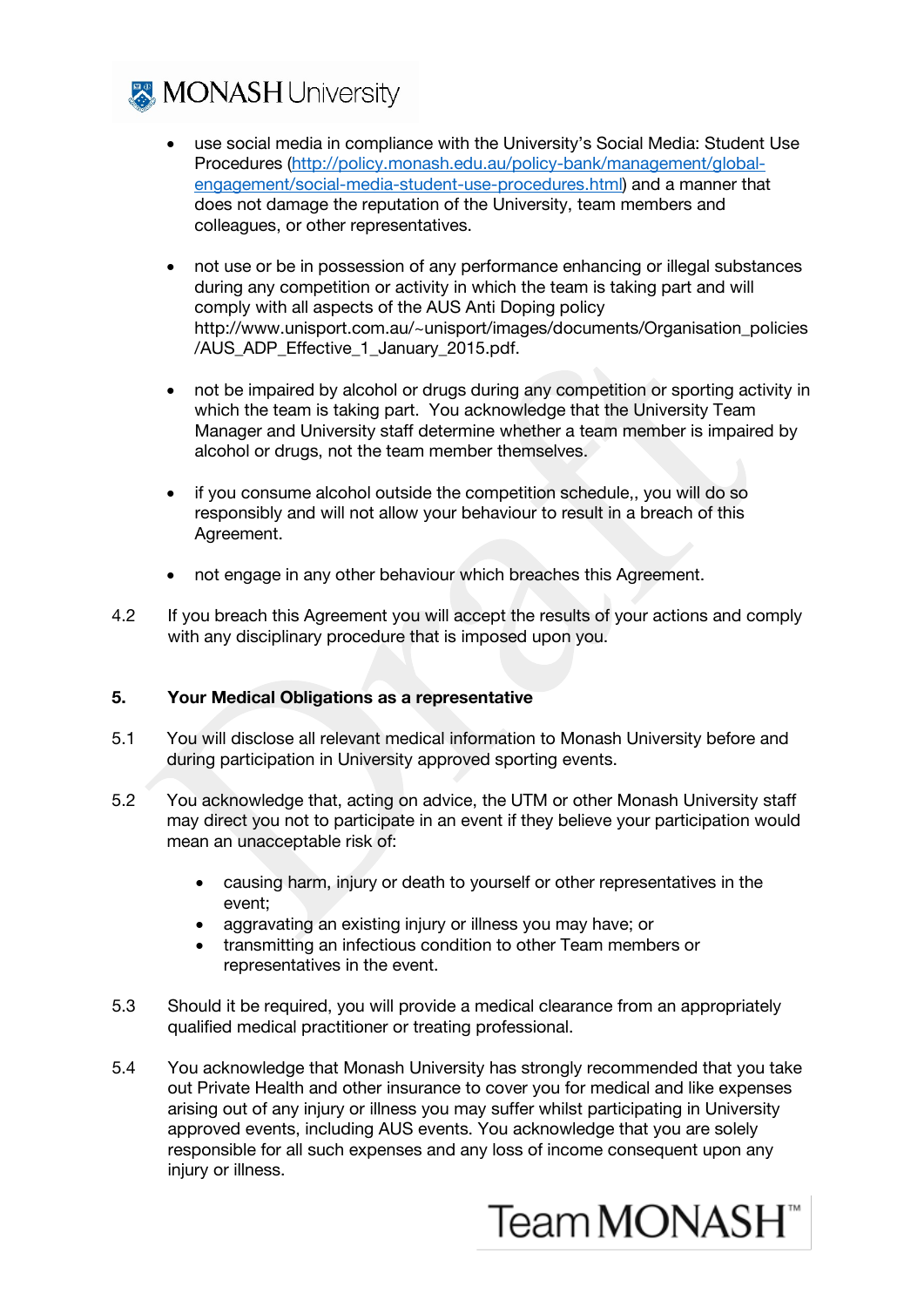

- 5.5 You acknowledge that Monash University is not responsible for medical and like expenses in Australia or for any loss of income arising out of any injury or illness you may suffer whilst playing in University approved sporting events, including AUS events. You will not make any claim or commence any proceedings against Monash University in respect thereof.
- 5.6 You acknowledge that Monash University will provide representatives with insurance cover under Monash University Personal Accident Policy, provided that they satisfy one of the following categories:
	- currently enrolled student
	- current club member.

[Note: Full details of the cover and a copy of the Insurance Policy can be obtained upon request by emailing insuranceservices@monash.edu. The policy does not provide cover for medical expenses incurred in Australia that are rebatable under Medicare, or any subsequent loss of income.]

#### 6 Your Financial Obligations as a representative

- 6.1 You acknowledge that your selection and participation as a Monash University representative is subject to the payment of any specified participation fees prior to the event.
- 6.2 You will reimburse any unauthorised expense incurred by you to Monash University including but not limited to travel and accommodation.

#### 8. What sanctions and penalties can be imposed for breach of this Agreement?

### 8.1 Level One Sanction – Loss of Accreditation for up to 24 hours or formal warning from University

Administered by the University Team Manager (UTM)

Examples:

- Breach of off-field conduct rules
- Breach of on-field conduct rules
- Failure to comply with the UTM or Team Organiser instructions
- Other misconduct that the UTM determines should be subject to a Level One sanction

#### 8.2 Level Two Sanction – Application of University Disciplinary Policy

Administered by the Director, TeamMONASH [the University Senior Manager (USM)] or delegate

Examples:

- Serious or repeated breaches of off-field conduct rules
- Serious or repeated breaches of on-field conduct rules
- Repeated failure to comply with the UTM's or Team Organisers instructions
- Any illegal activity, including but not limited to violence, harassment, damage to property etc.

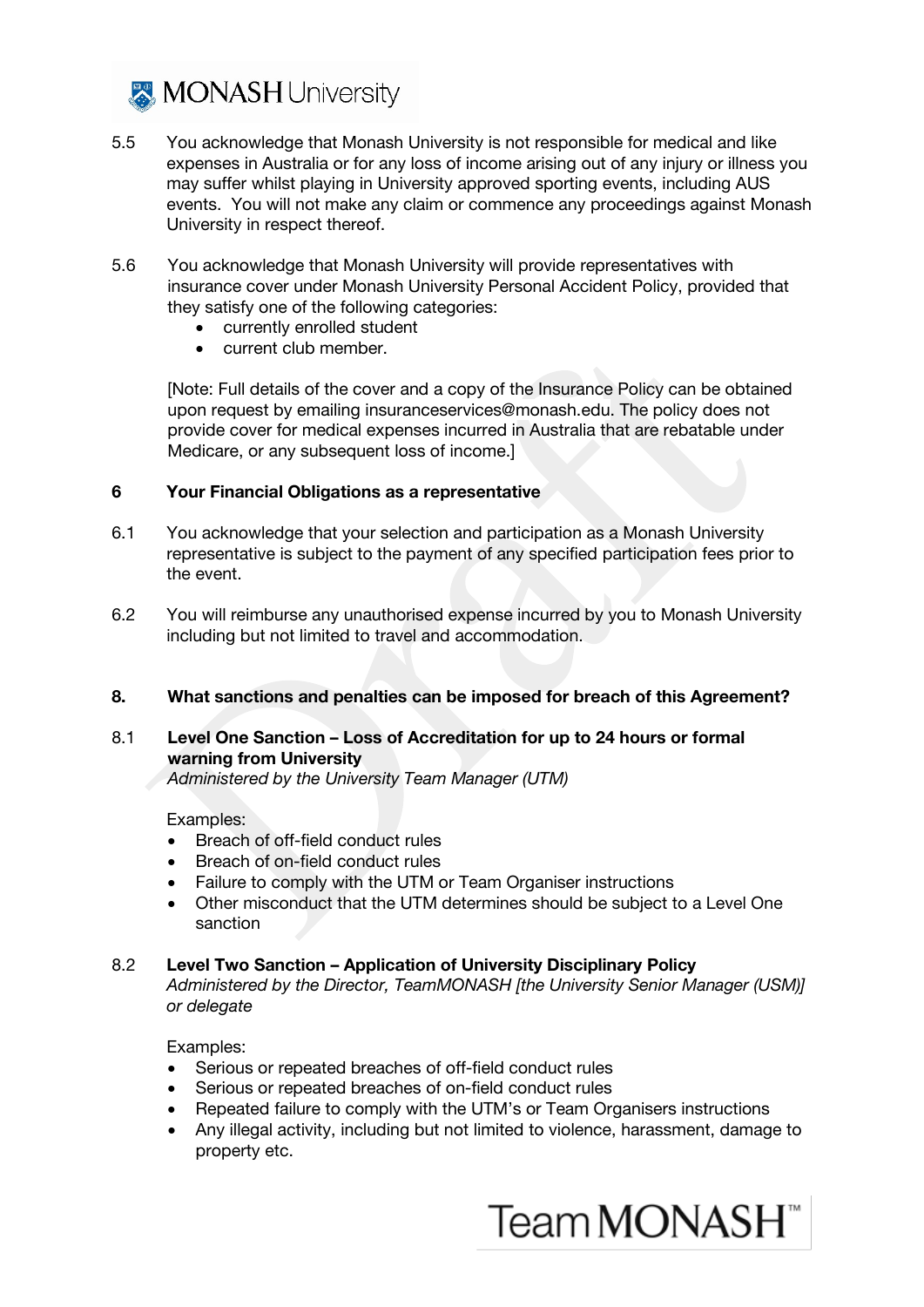

• Other misconduct that the University Senior Manager determines should be subject to a Level Two sanction.

8.3 The representative's emergency contact, as supplied on the Team Registration form, may be contacted in the event of a disciplinary matter and/or incident

#### 9. Definition of terms

- 9.1 'Representative' means all individuals representing Monash University at any University approved sporting event (including AUS events), and includes competitors, coaches, managers, sport trainers, other support crew and the media.
- 9.2 'Team Organiser' means sport specific team organisers appointed by Monash University.
- 9.3 **'UTM'** means the University Team Manager appointed by Monash University.
- 9.4 'USM' means University Senior Manager appointed by the University.

I have read this Agreement and its attachments and I agree to comply with its provisions.

Participant Signature

Name (Printed) **Date:** Date:

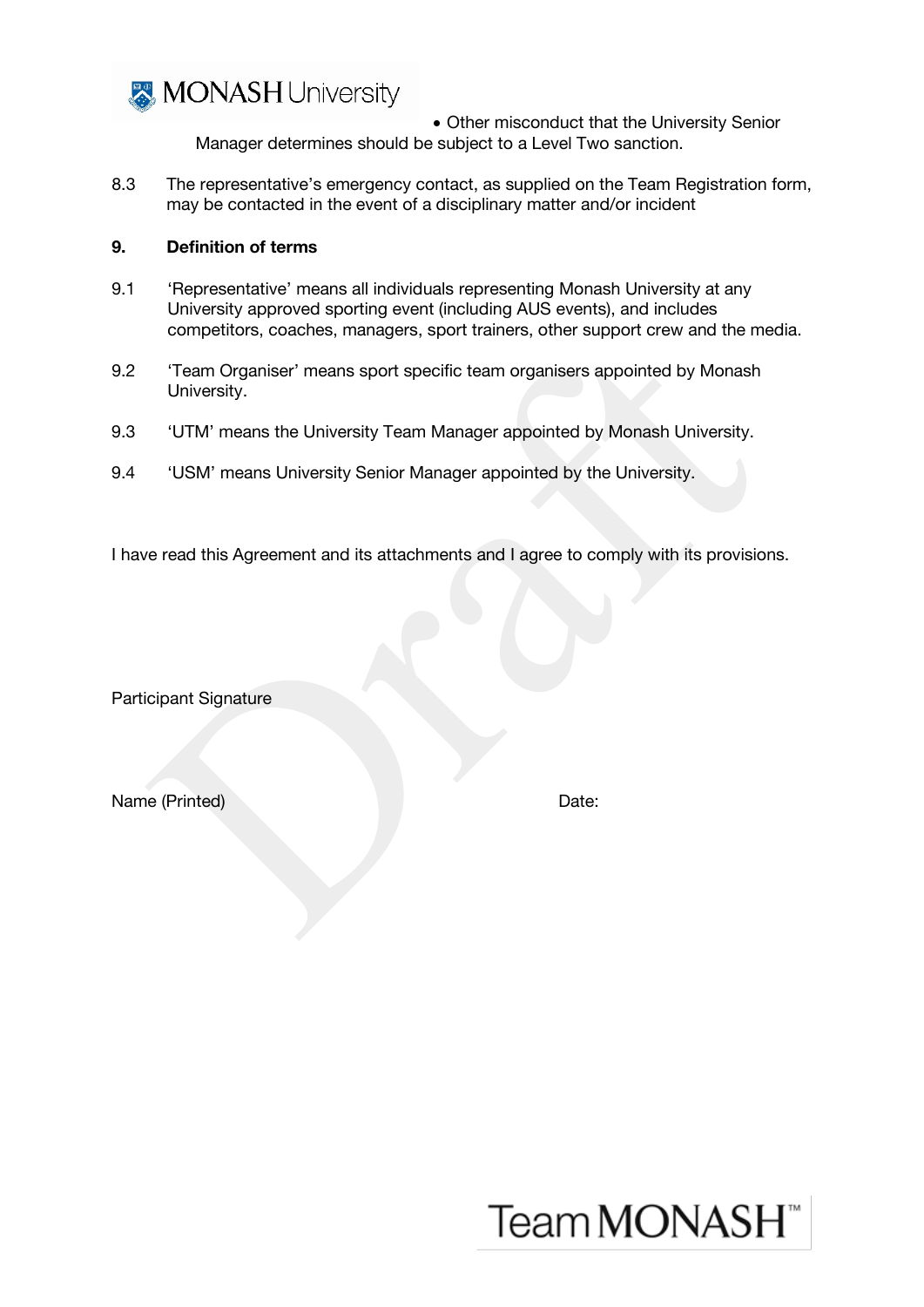

# Monash University Student Charter

Approved at University Council meeting 8/11, 14 December 2011

Monash University is a community of students and staff dedicated to the pursuit of knowledge. Monash University's motto Ancora Imparo (I am still learning) reflects this commitment to scholarship and growth.

A learning community is productive when it demonstrates fairness, inclusion, respect for difference and value of diversity of people and ideas. Monash students contribute to this community by acting with honesty, integrity and respect for others and taking care of University facilities and resources.

The Student Charter sets out the key expectations of students and by students to foster this learning community. Many of these expectations derive from University statutes, policies and procedures.

The expectations of students may be enforced by informal action or formal misconduct processes under the University statutes. Students concerned that the University has not met their expectations can access student grievance or appeal mechanisms.

The Student Charter applies to all students of Monash University at the University or using its resources (including online), and outside of the University where undertaking any official activity whether course-related or not. The University also expects students to behave respectfully and responsibly in all communications, including the use of social media.

#### Academic engagement and integrity

As a Monash student, you are expected to:

- undertake your studies with honesty and integrity
- credit the work of others, seek permission to use that work where required and not plagiarise or cheat
- understand your rights and obligations in relation to copyright and the intellectual property generated by your own and others' research
- use University resources and services responsibly to support your learning
- fulfil course attendance and assessment requirements
- ensure the University has your current contact details
- regularly read University correspondence
- be informed about and follow University policy.

Students can expect that Monash will:

- include students in an academic culture of debate and inquiry
- offer programs that are academically rigorous and up-to-date
- seek student input to improve courses and services
- communicate course and assessment requirements
- provide feedback on students' academic work
- provide reasonable access to University library, IT, equipment and other facilities and resources
- respect student copyright
- assist students to understand rights and obligations in relation to copyright and the intellectual property generated by their own and others' research
- address student complaints and appeals fairly and according to established processes.

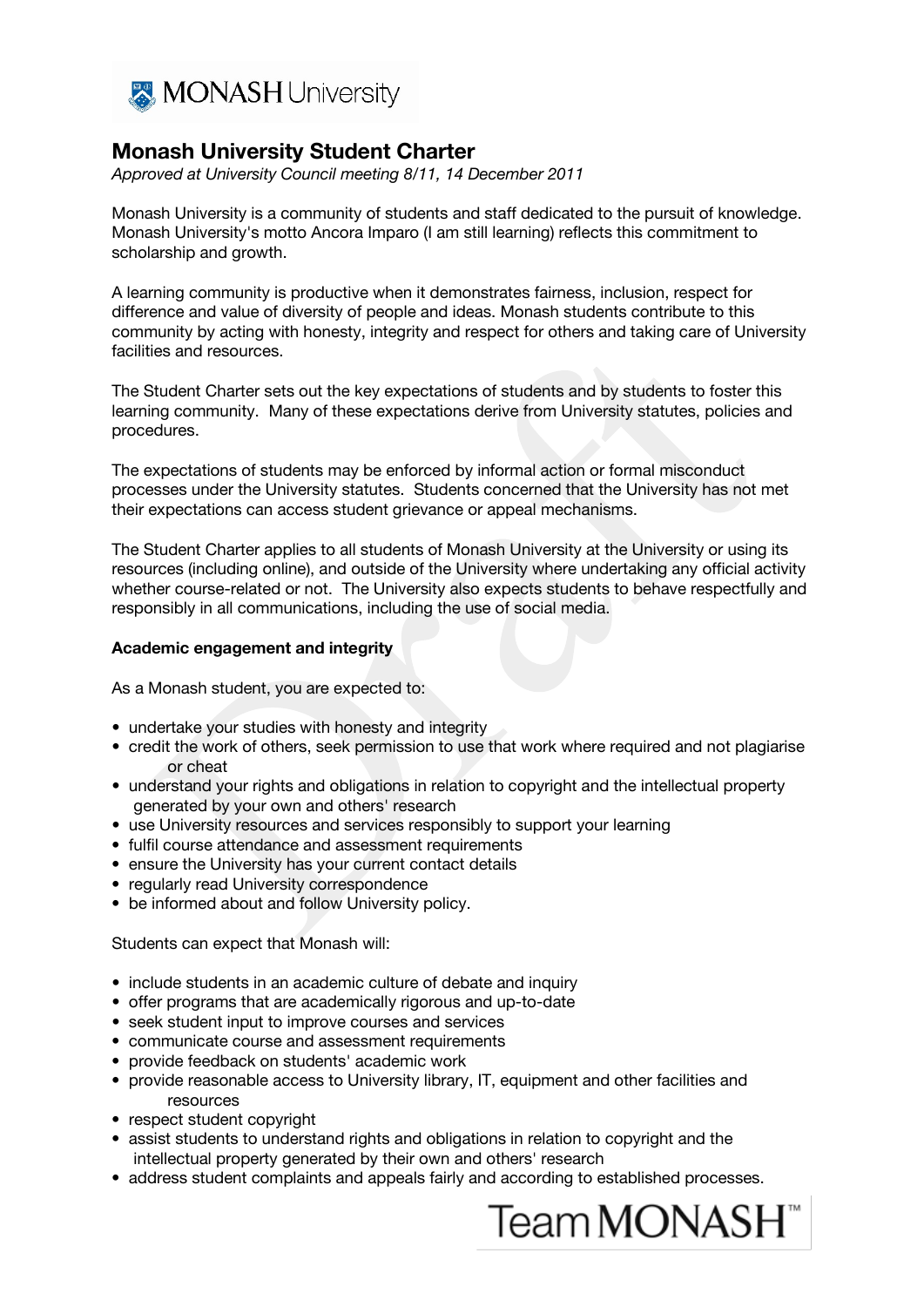

#### Behaviour and wellbeing

As a Monash student, you are expected to:

- act with consideration and courtesy to other students, staff and visitors
- behave appropriately to the context, including in professional placements, volunteering, sporting and cultural events
- respect the rights of others to study and work free from discrimination and harassment
- express your views respectfully and responsibly and accept the rights of others to do the same
- act safely, and not endanger others
- not damage or misuse University property (including library, IT, equipment and other facilities and resources)
- not misuse the University's resources or name, including for personal gain
- comply with reasonable and lawful directions from University staff.

Students can expect that Monash will:

- require that students are treated with consideration and courtesy by University staff
- seek to provide a safe learning environment that is free from discrimination and harassment
- encourage student representation or consultation prior to University decision-making about student-related matters
- establish University procedures that require fair treatment of students
- provide academic and general services
- assist students to become aware of government regulations affecting their student experience, for example visas and student income support
- maintain student records in a manner that protects the privacy of personal information.

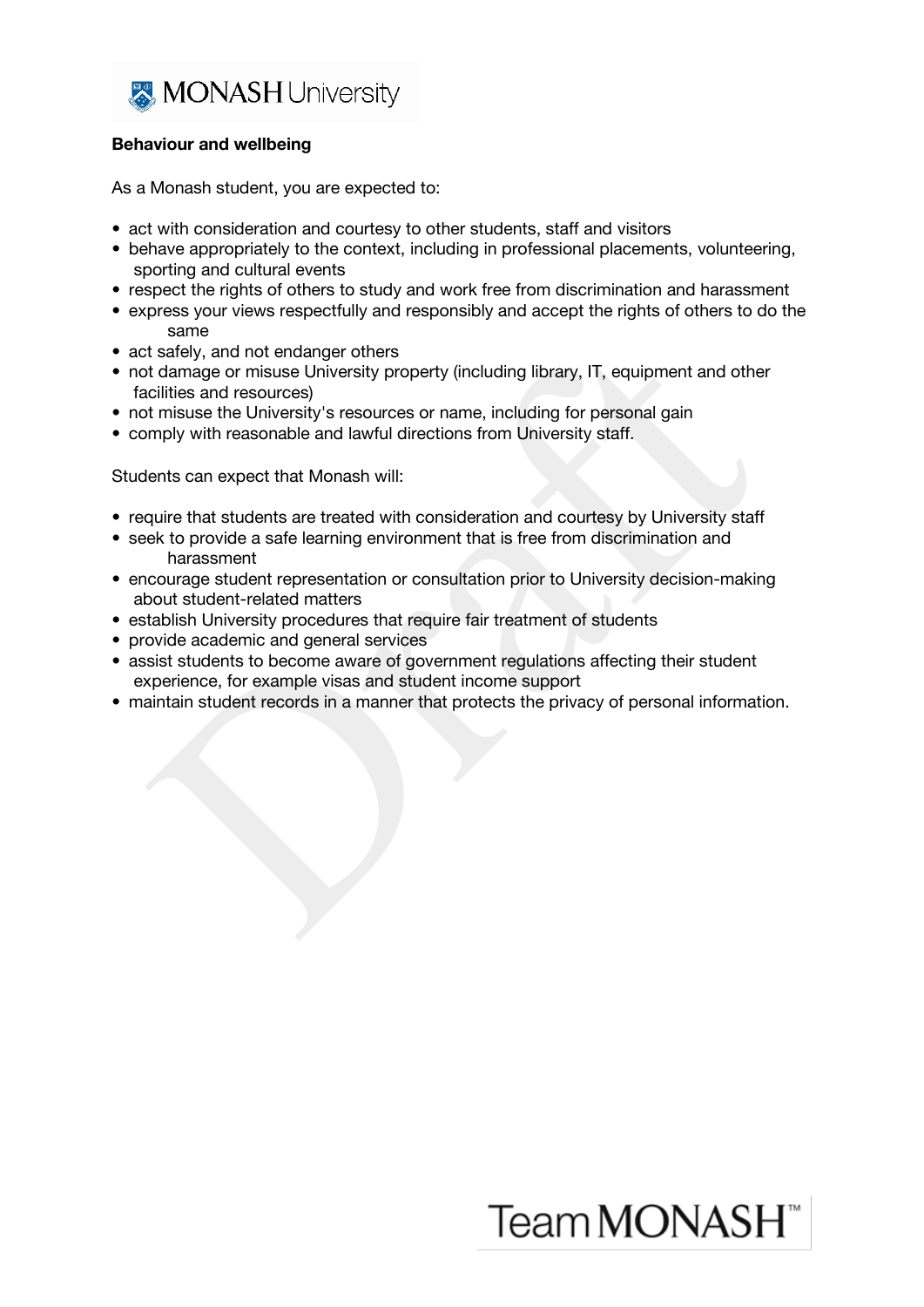

2016 Inter Varsity – Team Rules

# Achieving as One

## **SUCCESSFUL**

We will be well prepared for the competition.

We will make sport our number one priority.

We will set team goals and work together to achieve them.

We will not compromise our match preparation with excessive alcohol consumption.

### SAFE

We will ensure all athletes are seen as equal.

We will never leave an individual alone at night and make sure we are together at all times.

We will ensure that no team member engages in risk-taking behaviour.

We will not bully, harass or discriminate against team members and fellow participants.

## **FUN**

We will ensure unigames is a memorable and positive experience for all.

We will be supportive and encouraging of our team members at all times, on and off the field.

We will share our passion with others and build enthusiasm/loyalty for our team.

We will not accept individuals who choose to not be a part of the team.